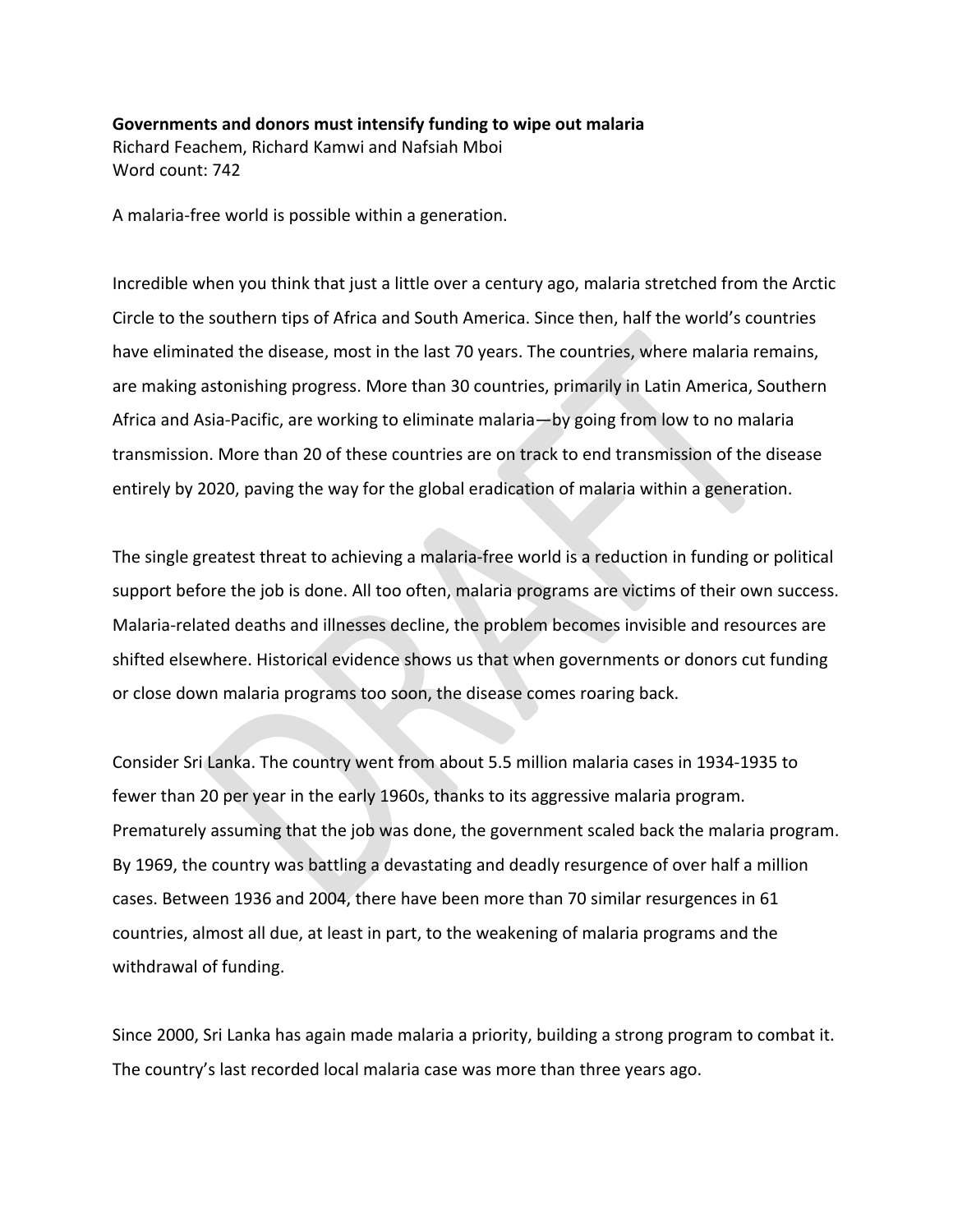Maintaining momentum in the countries that have made dramatic progress in the fight against malaria, like Sri Lanka and dozens of others, is essential to realizing a malaria-free world. Just as strong immunization programs keep measles and other vaccine-preventable diseases at bay, strong, well-funded malaria programs are critical to ending the transmission of malaria and preventing its reintroduction.

But this momentum is in jeopardy.

In malaria-eliminating countries, nearly 80 percent of funding for this work comes from their national governments. This is particularly important at a time when financial support from external funders is waning. But as countries experience fewer cases of malaria, as illnesses decline and communities start to forget the fevers, chills and deaths, the urgent need to fund a malaria program fades.

We cannot let this happen. Countries must continue to fund and maintain their malaria programs, or otherwise face risk of resurgence and an unraveling of hard-won progress. Similarly, international support remains crucial, especially for countries that are unable to fully fund their malaria program.

The Global Fund to Fight AIDS, Tuberculosis and Malaria - the financial muscle behind the global effort to fight malaria – shares a vision of a world free of the burden of malaria. While the Global Fund prioritizes investments in poor countries with a high disease burden, it also recognizes that the job is not yet done in countries that have made dramatic progress. Along with international partners, the Global Fund is working to ensure investments accelerate, achieve, and sustain elimination.

As recent global and regional roadmaps have outlined, we will achieve eradication by progressively shrinking the malaria map, country by country and region by region. Central to achieving these goals are thriving regional initiatives, including, among others, the Asia Pacific